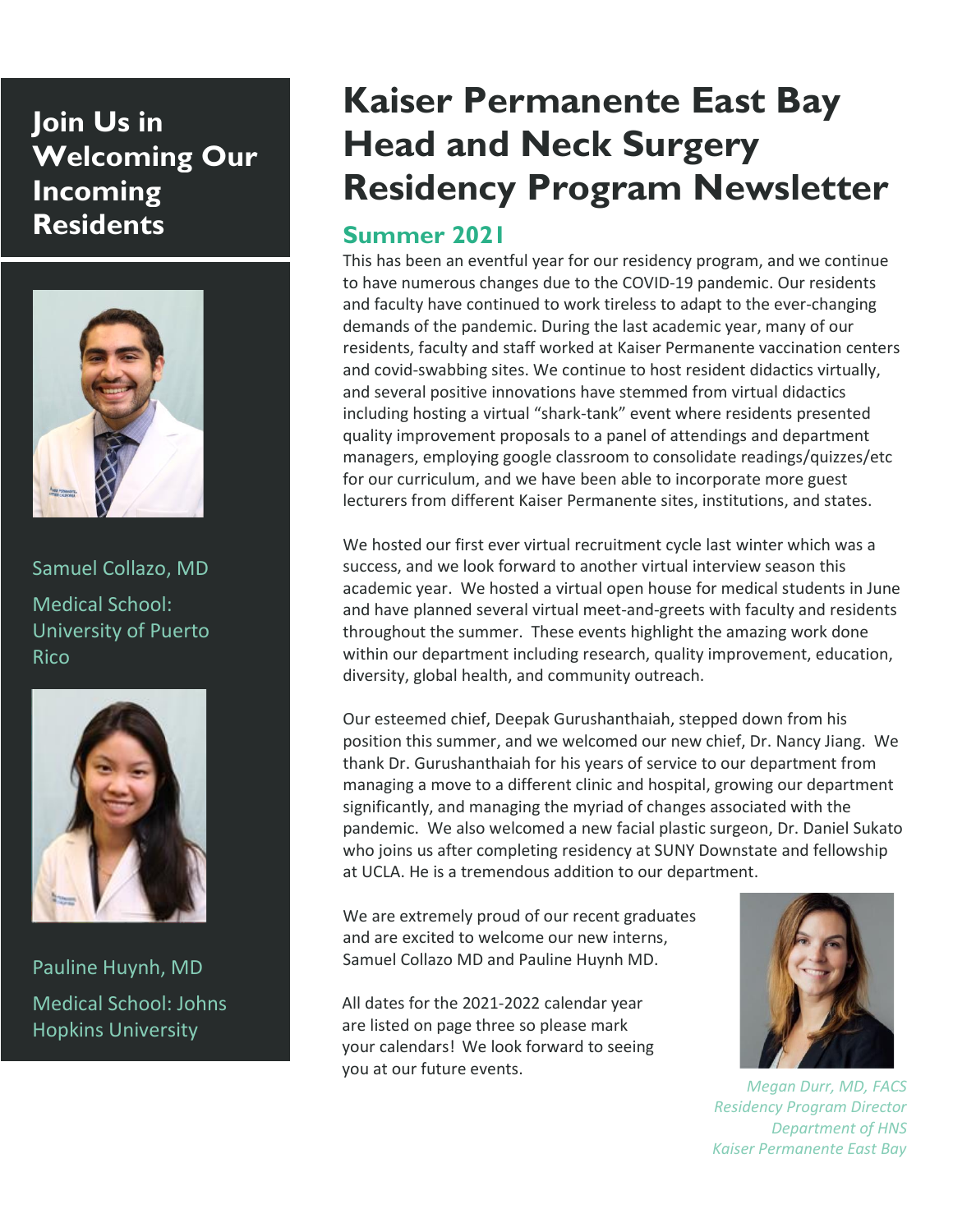**Congrats To Our Recent Graduates**



Rijul Kshirsagar, MD Rhinology and Skull Base Surgery at University of Pennsylvania



Chris Xiao, MD Dr. Xiao is joining Santa Cruz Ear, Nose & Throat Medical Group in Santa Cruz, CA

#### **Research Update**

The scholarly activity at KP Oakland Otolaryngology – Head & Neck Surgery has continued to thrive. Over the 2020-2021 academic year, we have published 23 manuscripts in peer-reviewed journals. This is an impressive feat, and we hope to remain prolific in the coming years.

The Bay Area Resident Research Symposium (BARRS) was held virtually for the first time in its 37-year history joined by Stanford, UC-Davis, and UCSF residents. Our guest judge was Dr. Robert Sataloff from Drexel University. Dr. Nik Block-Wheeler (PGY-3) was one of the award winners for his project assessing predictors of surgically managed obstructive sleep apnea. Dr. David Chou (PGY-5) was awarded the Resident Research Award at our resident commencement ceremony. He recently published a study on post-operative pain and opioid use after facial feminization surgery and another study assessing a novel osteochondral caudal septal extension graft in septorhinoplasty.

The Summer Clinic Otolaryngology Research (SCORE) Program entered its sixth year. The medical students worked on clinical research and quality improvement projects with faculty in the department including Megan Durr MD, Nancy Jiang MD, Jonathan Liang MD, and Alexander Rivero MD. Several SCORE students are presenting at the upcoming Academy of Otolaryngology meeting.